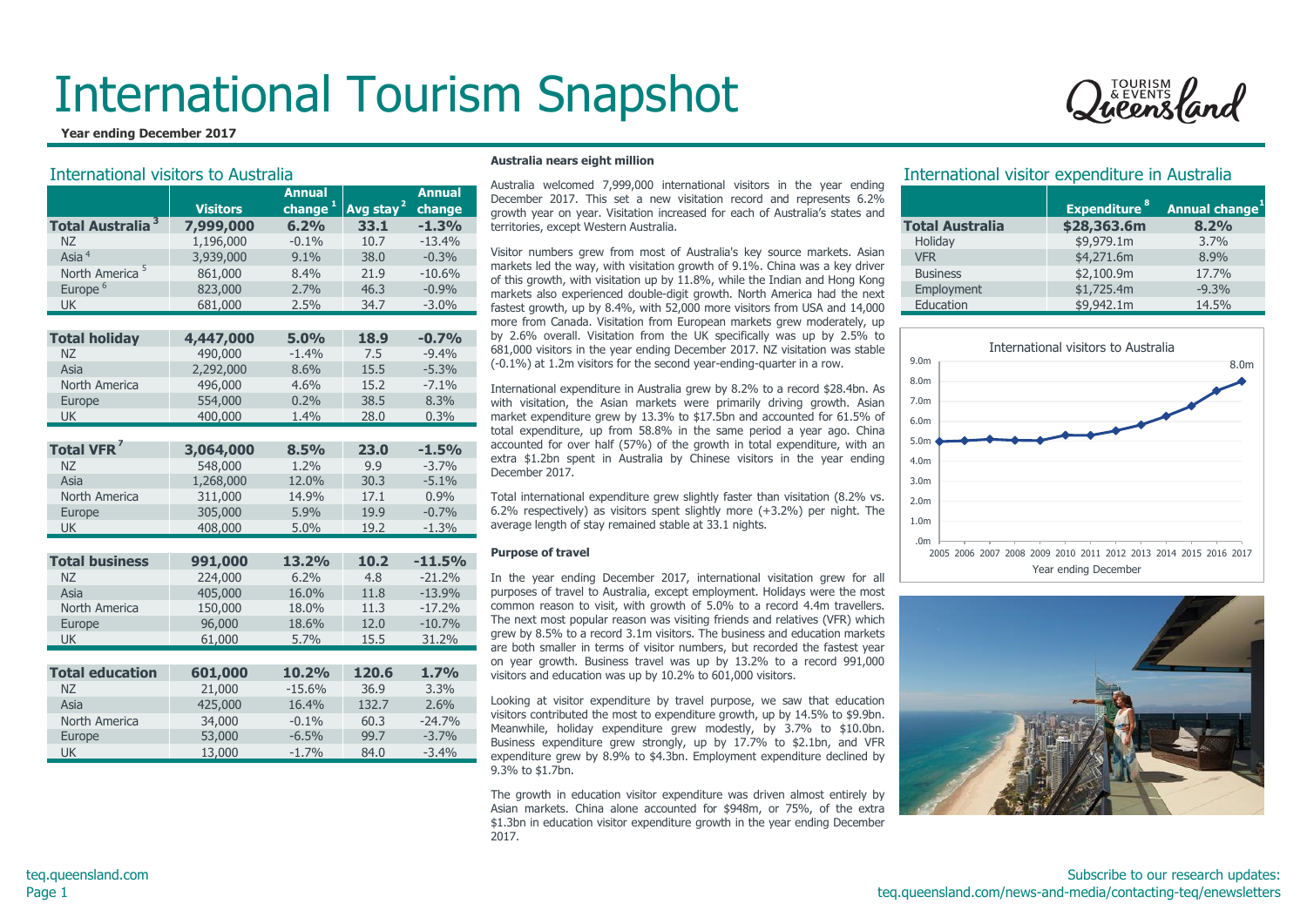#### **Year ending December 2017**

#### State expenditure comparison

|                        |                    | <b>Annual</b> | <b>Share of</b> | <b>Spend per</b> |
|------------------------|--------------------|---------------|-----------------|------------------|
|                        | <b>Expenditure</b> | change        | expenditure     | visitor          |
| <b>Total Australia</b> | \$28,363.6m        | 8.2%          | 100%            | \$3,493.6        |
| Queensland             | \$5,317.6m         | 3.6%          | 18.7%           | \$1,973.7        |
| <b>New South Wales</b> | \$10,424.0m        | 9.5%          | 36.8%           | \$2,448.8        |
| Victoria               | \$7.653.3m         | 10.6%         | 27.0%           | \$2,641.1        |

#### State visitation comparison

|                        |                 | <b>Annual</b> |                 | Annual # |
|------------------------|-----------------|---------------|-----------------|----------|
|                        | <b>Visitors</b> | change        | <b>Avg stay</b> | change   |
| <b>Total Australia</b> | 7,999,000       | 6.2%          | 33.1            | $-0.4$   |
| Queensland             | 2,684,000       | 4.3%          | 19.8            | $-0.4$   |
| New South Wales        | 4,158,000       | 7.4%          | 22.7            | 0.1      |
| Victoria               | 2,891,000       | 8.1%          | 22.9            | $-0.6$   |
| <b>Other States</b>    | 1,935,000       | 4.5%          | 26.3            | $-0.7$   |
|                        |                 |               |                 |          |
| <b>Total holiday</b>   | 4,447,000       | 5.0%          | 18.9            | $-0.1$   |
| Oueensland             | 1,879,000       | 4.4%          | 12.6            | 0.1      |
| <b>New South Wales</b> | 2,447,000       | 7.7%          | 11.7            | 0.0      |
| Victoria               | 1,546,000       | 5.3%          | 10.8            | 0.1      |
| <b>Other States</b>    | 1,071,000       | 2.8%          | 14.1            | $-1.2$   |
|                        |                 |               |                 |          |
| <b>Total VFR</b>       | 3,064,000       | 8.5%          | 23.0            | $-0.4$   |
| Queensland             | 645,000         | 8.2%          | 18.0            | $-1.4$   |
| <b>New South Wales</b> | 1,132,000       | 10.8%         | 22.2            | 1.1      |
| Victoria               | 929,000         | 7.7%          | 19.9            | $-2.3$   |
| <b>Other States</b>    | 682,000         | 7.3%          | 22.5            | 0.8      |
|                        |                 |               |                 |          |
| <b>Total business</b>  | 991,000         | 13.2%         | 10.2            | $-1.3$   |
| Oueensland             | 184,000         | 11.1%         | 7.6             | $-1.3$   |
| New South Wales        | 471,000         | 18.6%         | 7.9             | $-0.8$   |
| Victoria               | 324,000         | 13.9%         | 8.4             | 0.2      |
| <b>Other States</b>    | 197,000         | 5.9%          | 11.5            | $-3.6$   |
|                        |                 |               |                 |          |
| <b>Total education</b> | 601,000         | 10.2%         | 120.6           | 2.0      |
| Oueensland             | 110,000         | 6.9%          | 103.8           | $-2.5$   |
| <b>New South Wales</b> | 223,000         | 9.1%          | 119.4           | 2.9      |
| Victoria               | 183,000         | 15.6%         | 120.5           | 1.5      |
| <b>Other States</b>    | 101,000         | 8.3%          | 121.5           | 3.6      |

#### **Purpose of travel cont.**

The declines seen in employment travel could be a result of a number of changes made to the working visa (subclass 457) program which took effect on 1 July 2017.

#### **Six states set visitation records**

International visitation to Australia grew strongly in the year ending December 2017, with record levels of total and holiday visitation in Queensland, New South Wales and Victoria, as well as in South Australia, ACT, and Tasmania. Queensland welcomed a record 2.7m visitors, with year on year growth of 4.3%. New South Wales and Victoria were strong drivers of visitation growth, up by 7.4% and 8.1% respectively.

All states except for Western Australia enjoyed growth in visitor expenditure, and five saw expenditure records, these were Queensland, Victoria, South Australia, ACT, and Tasmania.

Queensland's top five visitor markets all recorded visitation growth. These were China, NZ, Japan, UK and USA. Chinese visitation grew to a record high of 503,000, surpassing half a million visitors for the first time.

Holiday visitation in Australia grew by 5.0% to a record high of 4.5m visitors. New South Wales and Victoria saw record high levels of holiday visitation, up by 7.7% and 5.3% respectively. It should be noted that two in five (42%) holiday visitors to Australia included Queensland in their itinerary. Holiday travel to Queensland also reached a record high of 1.9m visitors, up by 4.4%.

The growth in education visitor expenditure (i.e. the second largest travel purpose by spend) in Australia was concentrated in New South Wales and Victoria, with 14.6% and 15.9% growth respectively. In Queensland, education expenditure grew by 4.8% to \$1.3bn.





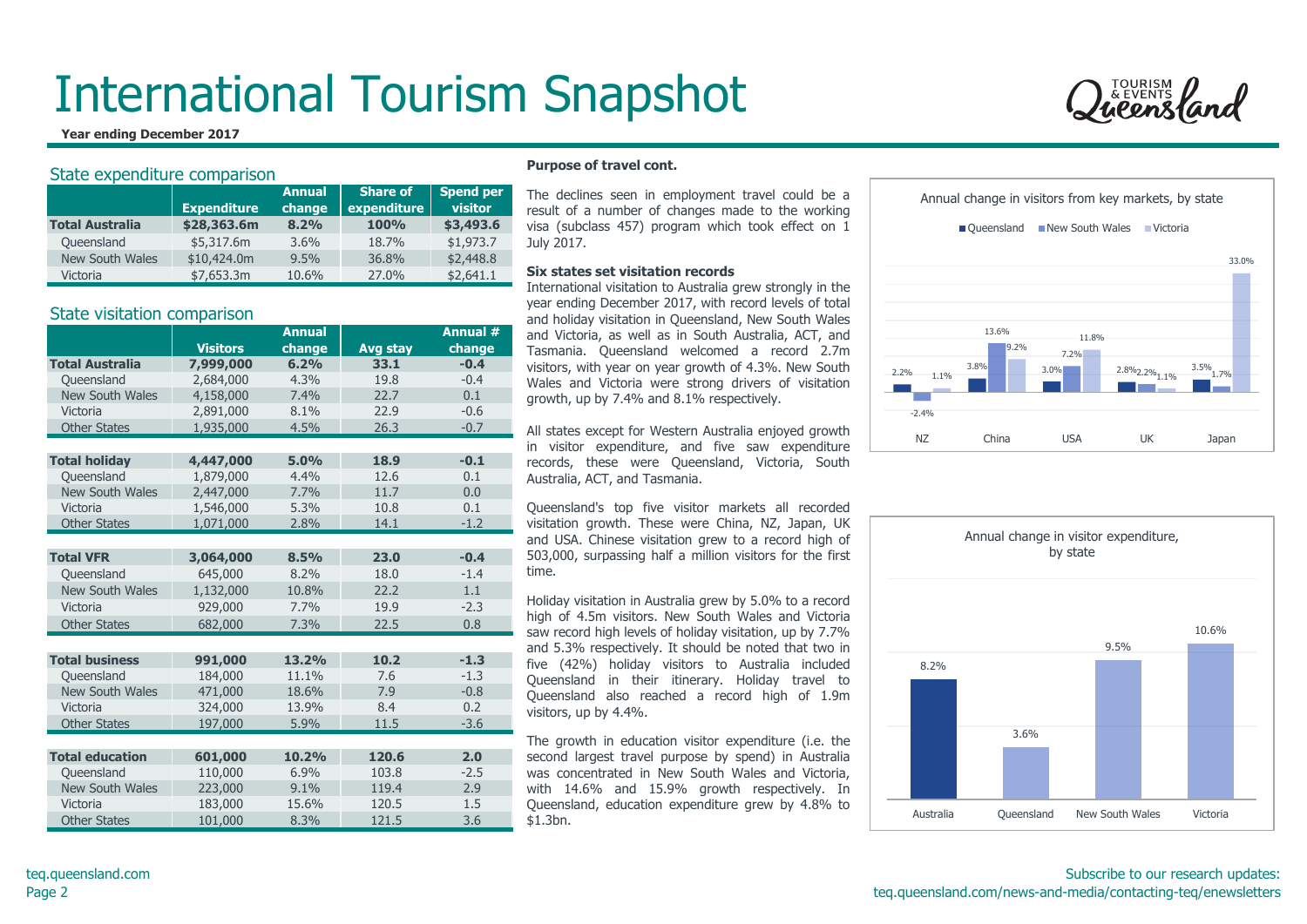#### **Year ending December 2017**



| <b>International visitors to Queensland</b> |                 |               |          |          | Queensland continues its strong performance                                                                                               |                                                                                                     | International expenditure in Queensland                     |                  |  |  |
|---------------------------------------------|-----------------|---------------|----------|----------|-------------------------------------------------------------------------------------------------------------------------------------------|-----------------------------------------------------------------------------------------------------|-------------------------------------------------------------|------------------|--|--|
|                                             |                 | <b>Annual</b> |          | Annual # | International visitation to Queensland grew by 4.3% to a record 2.7m                                                                      |                                                                                                     |                                                             |                  |  |  |
|                                             | <b>Visitors</b> | change        | Avg stay | change   | visitors in the year ending December 2017. These visitors spent a<br>record \$5.3bn in the state, up by 3.6% year on year.                |                                                                                                     | <b>Expenditure</b>                                          | <b>Annual ch</b> |  |  |
| <b>Total Queensland</b>                     | 2,684,000       | 4.3%          | 19.8     | $-0.4$   |                                                                                                                                           | <b>Total Queensland</b>                                                                             | \$5,317.6m                                                  | 3.6%             |  |  |
| <b>NZ</b>                                   | 457,000         | 2.2%          | 10.5     | $-1.2$   | A record high 1.9m holiday travellers visited the state and spent a                                                                       | Holiday                                                                                             | \$2,832.3m                                                  | 2.2%             |  |  |
| Asia                                        | 1,199,000       | 4.2%          | 21.6     | $-0.1$   | record \$2.8bn. These visitors accounted for 70.0% of all international                                                                   | <b>VFR</b>                                                                                          | \$650.0m                                                    | 9.6%             |  |  |
| North America                               | 291,000         | 3.7%          | 12.9     | $-2.1$   | travellers to Queensland.                                                                                                                 | <b>Business</b>                                                                                     | \$249.6m                                                    | 7.7%             |  |  |
| Europe                                      | 333,000         | 10.9%         | 26.9     | 0.4      |                                                                                                                                           | Employment                                                                                          | \$246.6m                                                    | $-7.7%$          |  |  |
| <b>UK</b>                                   | 231,000         | 2.8%          | 22.3     | 0.6      | The VFR, business and education sectors grew strongly. VFR travel                                                                         | Education                                                                                           | \$1,277.4m                                                  | 4.8%             |  |  |
|                                             |                 |               |          |          | grew by 8.2% to a record 645,000 visitors, business travel grew by                                                                        |                                                                                                     |                                                             |                  |  |  |
| <b>Holiday</b>                              | 1,879,000       | 4.4%          | 12.6     | 0.1      | 11.1% to 184,000 visitors, and education visitation was up by 6.9%                                                                        |                                                                                                     |                                                             |                  |  |  |
| <b>NZ</b>                                   | 233,000         | 1.3%          | 8.1      | $-1.4$   | to a record 110,000 visitors. Employment visitation to Queensland                                                                         |                                                                                                     | International visitors to Queensland                        |                  |  |  |
| Asia                                        | 911,000         | 4.0%          | 11.1     | 0.0      | declined by 18.2%, which was in line with an 11.8% decline                                                                                | 3.0 <sub>m</sub>                                                                                    |                                                             |                  |  |  |
| North America                               | 209,000         | 2.4%          | 8.5      | $-1.3$   | nationally.                                                                                                                               | 2.5m                                                                                                |                                                             |                  |  |  |
| Europe                                      | 270,000         | 10.0%         | 21.9     | 2.2      | Queensland enjoyed record-high levels of visitation from a number of                                                                      |                                                                                                     |                                                             |                  |  |  |
| <b>UK</b>                                   | 167,000         | 3.5%          | 17.3     | 0.3      | its top ten international markets. China, USA, and India reached                                                                          | 2.0 <sub>m</sub>                                                                                    |                                                             |                  |  |  |
|                                             |                 |               |          |          | record highs in total visitation to Queensland.                                                                                           | 1.5 <sub>m</sub>                                                                                    |                                                             |                  |  |  |
| <b>VFR</b>                                  | 645,000         | 8.2%          | 18.0     | $-1.4$   |                                                                                                                                           |                                                                                                     |                                                             |                  |  |  |
| <b>NZ</b>                                   | 200,000         | 4.4%          | 9.8      | 0.3      | Below, we 'deep dive' into several markets of note.                                                                                       | 1.0 <sub>m</sub>                                                                                    |                                                             |                  |  |  |
| Asia                                        | 183,000         | 14.8%         | 26.1     | $-7.3$   |                                                                                                                                           | .5m                                                                                                 |                                                             |                  |  |  |
| North America                               | 62,000          | 15.8%         | 15.4     | 0.5      | <b>China-Australia Year of Tourism 2017</b>                                                                                               |                                                                                                     |                                                             |                  |  |  |
| Europe                                      | 63,000          | 13.4%         | 17.9     | $1.0\,$  | Queensland, along with other states and territories, enjoyed strong<br>growth from China during the China-Australia Year of Tourism 2017. | .0m                                                                                                 | 2005 2006 2007 2008 2009 2010 2011 2012 2013 2014 2015 2016 |                  |  |  |
| <b>UK</b>                                   | 88,000          | 12.8%         | 17.1     | 0.9      | China is Queensland's largest visitor market, with the state welcoming                                                                    |                                                                                                     |                                                             |                  |  |  |
|                                             |                 |               |          |          | more than half a million visitors for the first time (503,000) in the year                                                                |                                                                                                     | Year ending December                                        |                  |  |  |
| <b>Business</b>                             | 184,000         | 11.1%         | 7.6      | $-1.3$   | ending December 2017. These visitors spent a record \$1.1bn. It is                                                                        |                                                                                                     |                                                             |                  |  |  |
| <b>NZ</b>                                   | 45,000          | 9.4%          | 4.7      | $-0.3$   | worth noting that expenditure from Chinese education visitors directly                                                                    | Japan keeps momentum                                                                                |                                                             |                  |  |  |
| Asia                                        | 67,000          | 9.2%          | 9.5      | $-2.7$   | contributed \$428m (or 38%) of this \$1.1bn expenditure, and was up                                                                       | The Japanese market continued to perform strongly                                                   |                                                             |                  |  |  |
| North America                               | 25,000          | 2.1%          | 9.5      | 2.6      | 23.6% year on year.                                                                                                                       | the year ending December 2017, expenditure grew                                                     |                                                             |                  |  |  |
| Europe                                      | 17,000          | 23.0%         | 6.7      | 0.3      |                                                                                                                                           | 8.4% to \$432.1m. Japan has risen to Queensland's                                                   |                                                             |                  |  |  |
| <b>UK</b>                                   | 12,000          | 8.2%          | 8.2      | $-6.0$   | India growing strongly<br>International visitation from India grew strongly to record highs in                                            | third largest market by expenditure. Japanese<br>expenditure has seen year on year growth since lat |                                                             |                  |  |  |
|                                             |                 |               |          |          | both holiday and total visitation, up by 33.6% and 32.0%                                                                                  | 2015. The start of this consistent growth aligns witl                                               |                                                             |                  |  |  |
| <b>Education</b>                            | 110,000         | 6.9%          | 103.8    | $-2.5$   | respectively. Visitor expenditure also grew strongly, with 46.4%                                                                          | Qantas launching their daily service between Tokyo                                                  |                                                             |                  |  |  |
| <b>NZ</b>                                   | 5,000           | 30.9%         | 42.4     | $-9.8$   | growth to \$143.4m in the year ending December 2017. India's strong                                                                       | and Brisbane in August 2015.                                                                        |                                                             |                  |  |  |
| Asia                                        | 66,000          | 10.9%         | 116.7    | 8.1      | performance in 2017 has moved its ranking from fourteenth largest                                                                         |                                                                                                     |                                                             |                  |  |  |
| North America                               | 8,000           | $-18.8%$      | 59.7     | $-30.3$  | market by expenditure to tenth place.                                                                                                     |                                                                                                     |                                                             |                  |  |  |
| Europe                                      | 14,000          | 6.7%          | 85.1     | $-22.5$  |                                                                                                                                           |                                                                                                     |                                                             |                  |  |  |
| <b>UK</b>                                   | 3,000           | $-9.9%$       | 110.9    | 29.7     |                                                                                                                                           |                                                                                                     |                                                             |                  |  |  |

#### **Queensland continues its strong performance**

#### **China-Australia Year of Tourism 2017**

#### **India growing strongly**

#### International expenditure in Queensland

|                         | <b>Expenditure</b> | <b>Annual change</b> |
|-------------------------|--------------------|----------------------|
| <b>Total Queensland</b> | \$5,317.6m         | 3.6%                 |
| Holiday                 | \$2,832.3m         | $2.2\%$              |
| <b>VFR</b>              | \$650.0m           | 9.6%                 |
| <b>Business</b>         | \$249.6m           | 7.7%                 |
| Employment              | \$246.6m           | $-7.7%$              |
| Education               | \$1,277.4m         | 4.8%                 |



#### **Japan keeps momentum**

The Japanese market continued to perform strongly. In the year ending December 2017, expenditure grew by 8.4% to \$432.1m. Japan has risen to Queensland's third largest market by expenditure. Japanese expenditure has seen year on year growth since late 2015. The start of this consistent growth aligns with Qantas launching their daily service between Tokyo and Brisbane in August 2015.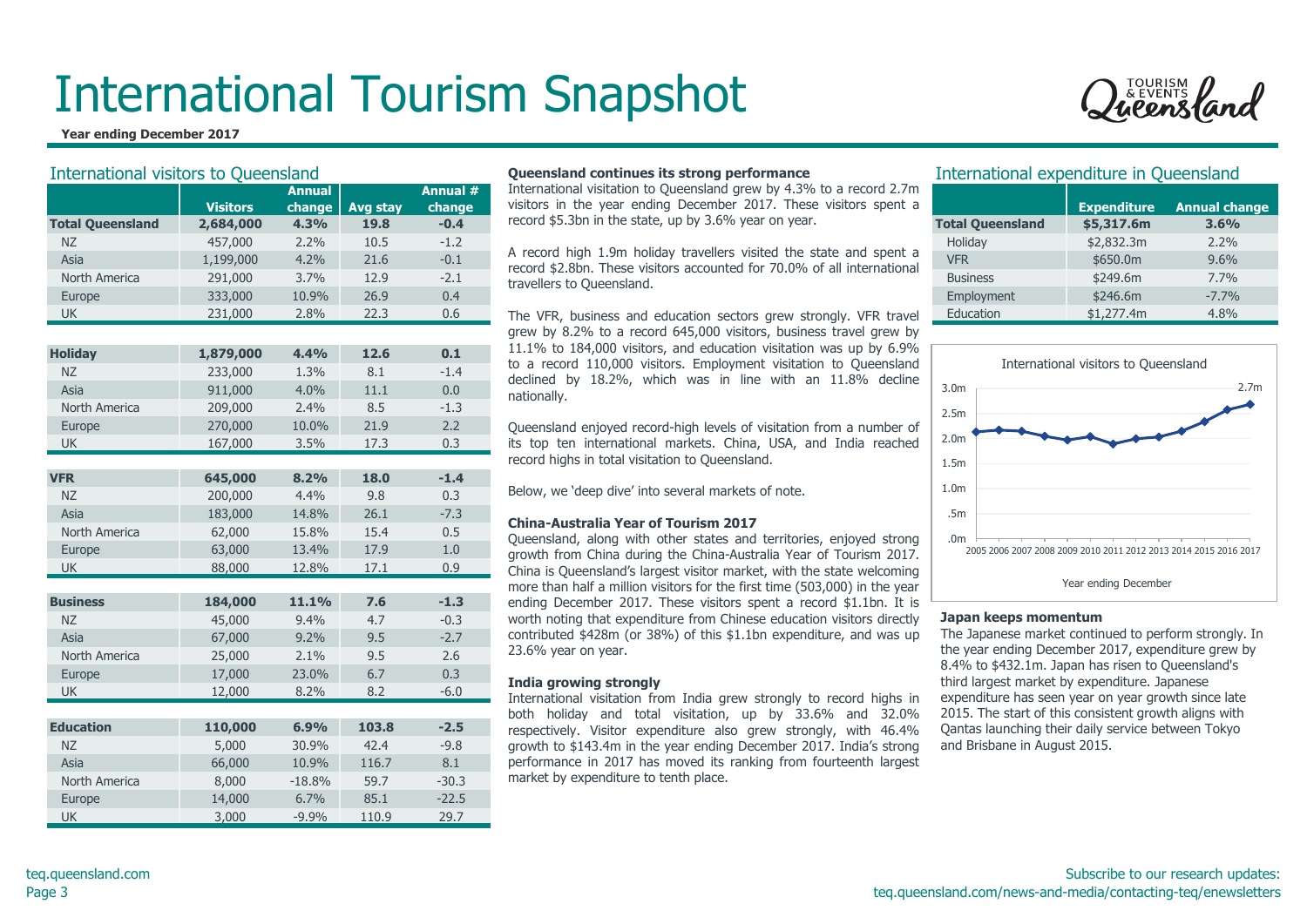**Year ending December 2017**

#### International visitors by region

|                         |                 | <b>Annual</b>        |          | <b>Holiday</b>  | <b>Annual</b> |
|-------------------------|-----------------|----------------------|----------|-----------------|---------------|
|                         | <b>Visitors</b> | change               | Avg stay | <b>visitors</b> | change        |
| <b>Total Queensland</b> | 2,684,000       | 4.3%                 | 19.8     | 1,879,000       | 4.4%          |
| <b>Brisbane</b>         | 1,274,000       | 6.7%                 | 20.2     | 696,000         | 7.6%          |
| <b>Gold Coast</b>       | 1,069,000       | 4.1%                 | 9.1      | 852,000         | 4.9%          |
| Sunshine Coast          | 301,000         | 3.4%                 | 10.2     | 235,000         | 1.5%          |
| <b>Fraser Coast</b>     | 150,000         | 1.9%                 | 4.7      | 139,000         | 1.5%          |
| SGBR <sup>9</sup>       | 151,000         | 6.1%                 | 17.4     | 118,000         | 5.3%          |
| Whitsundays             | 241,000         | $-2.8%$              | 5.2      | 233,000         | $-2.8%$       |
| <b>Townsville</b>       | 147,000         | 14.3%                | 9.1      | 120,000         | 14.6%         |
| <b>TNO</b>              | 897,000         | $-0.4%$              | 7.2      | 839,000         | 0.3%          |
|                         |                 |                      |          |                 |               |
|                         |                 | <b>Trend</b>         |          | <b>Holiday</b>  | <b>Trend</b>  |
|                         | <b>Visitors</b> | change <sup>11</sup> | Avg stay | visitors        | change        |
| $SQC$ <sup>10</sup>     | 48,000          | 2.9%                 | 28.0     | 22,000          | 10.0%         |
| Mackay                  | 50,000          | 3.9%                 | 8.3      | 38,000          | 7.6%          |
| Outback                 | 21,000          | $-10.5%$             | 22.5     | 15,000          | $-6.4%$       |

#### Expenditure in Queensland regions

|                         | <b>Expenditure</b> | <b>Annual</b><br>change              | <b>Spend per</b><br>visitor | <b>Spend per</b><br>night |
|-------------------------|--------------------|--------------------------------------|-----------------------------|---------------------------|
| <b>Total Queensland</b> | \$5,317.6m         | 3.6%                                 | \$1,973.7                   | \$100.2                   |
| <b>Brisbane</b>         | \$2,244.8m         | 11.4%                                | \$1,750.7                   | \$87.4                    |
| <b>Gold Coast</b>       | \$1,227.9m         | 2.1%                                 | \$1,146.9                   | \$126.7                   |
| Sunshine Coast          | \$238.2m           | $-10.8%$                             | \$790.7                     | \$77.6                    |
| <b>Fraser Coast</b>     | \$45.4m            | 10.5%                                | \$301.9                     | \$64.4                    |
| SGBR <sup>9</sup>       | \$92.2m            | 2.3%                                 | \$553.5                     | \$35.0                    |
| Whitsundays             | \$189.5m           | $-7.9%$                              | \$786.4                     | \$150.8                   |
| <b>Townsville</b>       | \$103.4m           | 20.5%                                | \$703.3                     | \$77.2                    |
| <b>TNO</b>              | \$1,078.3m         | $-4.0%$                              | \$1,202.1                   | \$166.7                   |
|                         |                    |                                      |                             |                           |
|                         | <b>Expenditure</b> | <b>Trend</b><br>change <sup>11</sup> | <b>Spend per</b><br>visitor | <b>Spend per</b><br>night |
| $SQC$ <sup>10</sup>     | \$66.2m\$          | $-2.5%$                              | \$1,389.9                   | \$49.7                    |
| Mackay                  | \$13.7m            | n/p                                  | \$275.8                     | \$33.4                    |
| Outback                 | \$17.4m            | $-11.0%$                             | \$811.8                     | \$36.1                    |



#### **Brisbane**

The Brisbane region welcomed a record 1.3m international visitors in the year ending December 2017, with 6.7% year on year growth. Visitation has grown each rolling annual quarter since September 2014. All travel purposes, except employment, recorded growth in the year ending December 2017. Holiday contributed the most, with visitation up by 7.6% to a record 696,000 visitors, while VFR travel grew by 4.3% to a record 358,000. The education and business sectors recorded doubledigit growth. International visitors spent slightly more per night which helped to drive regional expenditure to a record high, up by 11.4% to \$2.2bn. Visitation from China, the region's largest market, grew by 7.4%. Visitation from NZ, the second largest market, grew by 11.3%. The Taiwan market also grew strongly, up by 38.8%. This corresponds with a significant increase in aviation seat capacity from Taiwan to Brisbane, up 36% year on year in the year ending December 2017 (source: OAG).

#### **Sunshine Coast**

International visitation to the Sunshine Coast grew by 3.4% to a record high of 301,000 in the year ending December 2017. This included a record 235,000 holiday visitors, up by 1.5% year on year. The region's top five source markets were all western markets, with the largest two being New Zealand and the UK. They contributed 65,000 and 60,000 visitors respectively. Visitors average length of stay (ALoS) was relatively stable at 10.2 nights, however, holiday ALoS was down slightly (by 0.3 of a night) and VFR was up (by 0.5 of a night). These changes in ALoS, combined with strong visitation growth in the typically lower spending VFR market (up 13.8%), likely impacted average spend per night which was down by 16.8%, or \$16 a night year on year. This resulted in a softening in total international visitor expenditure to the region, down by 10.8% to \$238.2m.

#### **Tropical North Queensland (TNQ)**

International visitation to TNQ was stable (-0.4%) at 897,000 in the year ending December 2017. The number of holiday visitors was at a record high of 839,000 (+0.3% year on year). TNQ is the state's second most popular holiday destination among international visitors. While visitation was stable, expenditure declined by 4.0% to \$1.1bn as the average visitor spend was 3.6% less in the region. The decline in expenditure may be partly due to declines in holiday visitation from New Zealand and China, the region's largest markets. There were 10,000 fewer New Zealand holiday visitors and 12,000 fewer Chinese holiday visitors in the year ending December 2017. The US market accounted for 109,000 holiday visitors, with 2.0% growth. The region also saw growth in holiday visitation from a number of European markets e.g. Germany, Scandinavia and France.

#### **Gold Coast**

The Gold Coast region welcomed a record 1.1m visitors in the year ending December 2017, up by 4.1%. The region was Queensland's most popular holiday destination for international visitors, with holiday visitation at a record high of 852,000, up 4.9% year on year. Visitation from China, the Gold Coast's largest market, grew by 5.7% to 309,000 visitors. Several other Asian markets recorded strong growth, while visitation from NZ, the region's second largest market, was stable (-0.9%). Overall, visitor nights in the region remained stable while expenditure grew by 2.1% to \$1.2bn.

Queensland

#### **Whitsundays**

International visitation to the Whitsundays declined by 2.8% to 241,000 visitors in the year ending December 2017. Most visitors were holidaymakers, with holiday visitation down by 2.8% to 233,000. While visitation overall was down, the Whitsundays recorded growth from three of its top five markets, they were Germany, China, and Scandinavia. Overnight visitor expenditure declined by 7.9% to \$189.5m as visitors spent fewer nights in the region, with nights declining 23.9% to 1.3m. This is due to the average length of stay shortening by 1.4 nights compared to a year ago. These overall declines may be in part due to the impact of Tropical Cyclone Debbie which hit the region in late March 2017 and interrupted the operation of many tourism businesses.

#### **Townsville**

The Townsville region recorded strong growth in international visitation, up by 14.3% to 147,000, in the year ending December 2017. Holiday travel to the region drove overall growth with a 14.6% increase to 120,000 visitors. VFR travel also grew, by 23.5% to 19,000. This growth in visitation combined with a higher average spend per night to deliver 20.5% growth in expenditure to \$103.4m. The UK and Germany remained the region's largest source markets, contributing 28,000 and 27,000 visitors respectively.

#### **Fraser Coast**

The Fraser Coast welcomed 150,000 international visitors in the year ending December 2017, up by 1.9% year on year. This boosted expenditure by 10.5% to \$45.4m. The majority (92.5%) of the region's visitors were holidaymakers, whose numbers increased by 1.5% to 139,000. The region's holidaymakers are predominately from Europe (incl. the UK), with this market growing 4.3% to 113,000 visitors in the year ending December 2017. The two largest source markets were the UK and Germany, contributing 34,000 and 31,000 visitors respectively.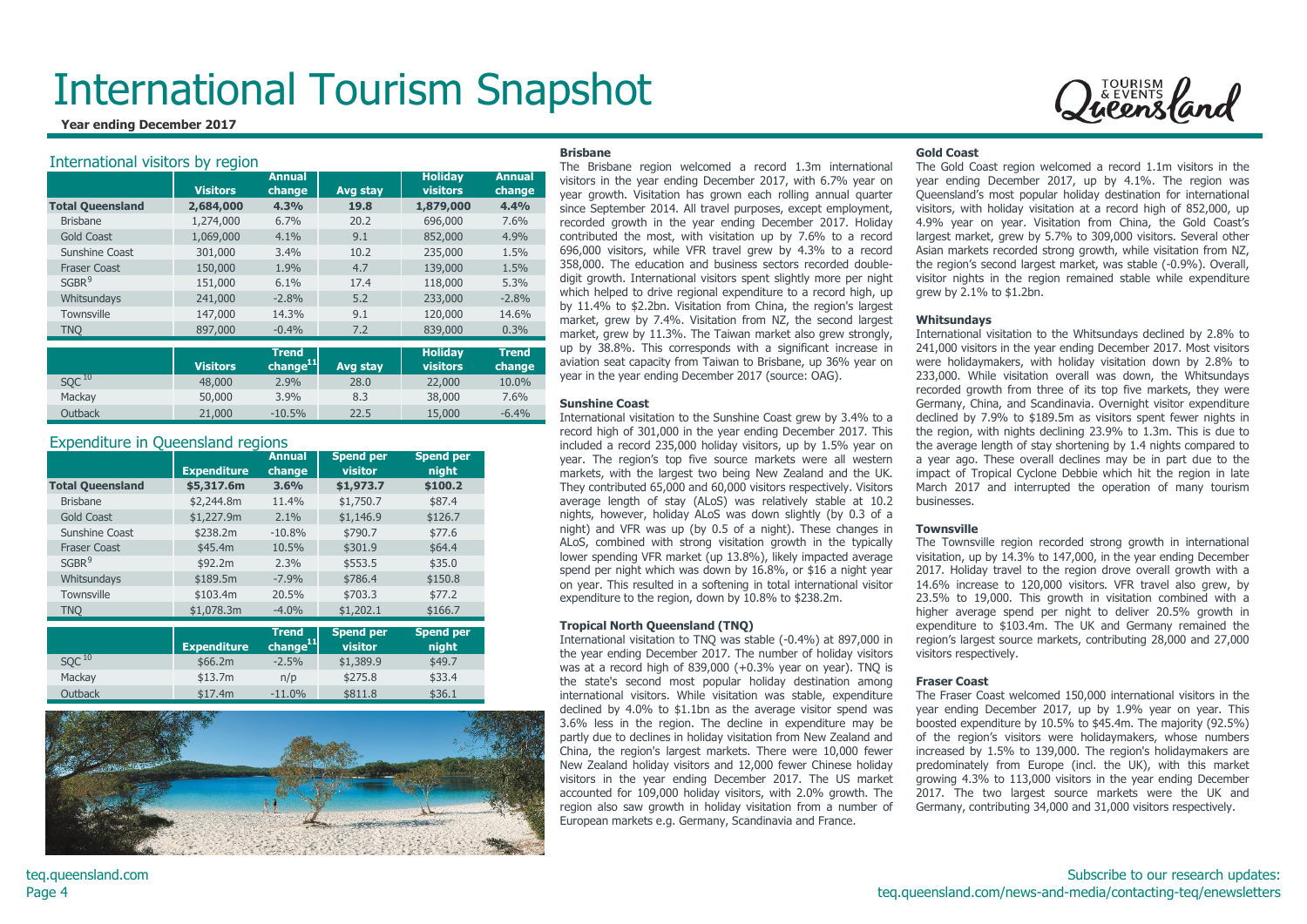**Year ending December 2017**



#### **Southern Great Barrier Reef (SGBR)**

International visitation to SGBR increased by 6.1% in the year ending December 2017, driven by growth in visitation SGBR's two largest markets: they are the UK and Germany. Holiday visitors contributed the most to visitor growth with a 5.3% increase to 118,000 visitors. While visitor nights grew by 26.9% to 2.6m, the number of holiday nights were stable. The average spend per night declined by 19.4%. This is likely due to the growth in nights for VFR and other non-holiday purposes which are generally lower spending. This counteracted the nights growth to keep expenditure growth at 2.3%, to \$92.2m.

#### **Southern Queensland Country (SQC)**

In the three years ending December 2017, SQC saw 2.9% growth to 48,000 international visitors. This visitation growth primarily came from the holiday market, while the VFR market also grew. International visitors to the region shortened their stays slightly, by 2.8%. This resulted in nights remaining stable (-0.4%), despite the growth in visitation. Looking at the region's source markets, SQC welcomed 14,000 visitors from Europe (including the UK) and 12,000 from Asia.

#### **Mackay**

The Mackay region enjoyed 3.9% visitation growth in the three years ending December 2017, welcoming 50,000 visitors. Holiday travel drove the rise in visitors, with 7.6% growth to 38,000 over the same period. Germany remained the largest source market, with a 21.6% increase to 9,000 visitors (three-year trend). Over the past three years, the average length of stay shortened among both holiday and VFR visitors, and this contributed to an 11.5% decline in total visitor nights.

#### **Outback**

The Outback Queensland region saw 21,000 international visitors, representing a 10.5% decline over the three years ending December 2017. The decline in visitation resulted in declines in both nights and expenditure over the same period. However, the number of holiday nights in the region was stable and the average length of holiday trips rose to 18.8 nights. In the year ending December 2017, Outback Queensland welcomed 11,000 visitors from its largest source market, Europe (including the UK). This market accounted for over half (52%) of international visitors to the region.

| International visitors by region and source market |  |  |  |
|----------------------------------------------------|--|--|--|
|                                                    |  |  |  |
|                                                    |  |  |  |
|                                                    |  |  |  |

|   |                         | <b>China</b>    |                  | Europe (excl UK) |                  | <b>Japan</b>    |                  |                 | <b>New Zealand</b> | <b>North America</b> |                         | <b>United Kingdom</b> |                         |
|---|-------------------------|-----------------|------------------|------------------|------------------|-----------------|------------------|-----------------|--------------------|----------------------|-------------------------|-----------------------|-------------------------|
|   |                         | <b>Visitors</b> | Annual<br>change | <b>Visitors</b>  | Annual<br>change | <b>Visitors</b> | Annual<br>change | <b>Visitors</b> | Annual<br>change   | <b>Visitors</b>      | <b>Annual</b><br>change | <b>Visitors</b>       | <b>Annual</b><br>change |
|   | <b>Total Queensland</b> | 503,000         | 3.8%             | 333,000          | 10.9%            | 205,000         | 3.5%             | 457,000         | 2.2%               | 291,000              | 3.7%                    | 231,000               | 2.8%                    |
|   | <b>Brisbane</b>         | 236,000         | 7.4%             | 195,000          | 8.4%             | 45,000          | 19.4%            | 188,000         | 11.3%              | 123,000              | $-0.6%$                 | 127,000               | 0.5%                    |
|   | <b>Gold Coast</b>       | 309,000         | 5.7%             | 94,000           | 4.1%             | 65,000          | 2.2%             | 202,000         | $-0.9%$            | 56,000               | 5.4%                    | 70,000                | $-0.2%$                 |
|   | <b>3</b> Sunshine Coast | n/p             | n/p              | 102,000          | 9.0%             | n/p             | n/p              | 65,000          | $-2.2%$            | 33,000               | 3.3%                    | 60,000                | 3.2%                    |
| 4 | <b>Fraser Coast</b>     | n/p             | n/p              | 83,000           | 14.7%            | n/p             | n/p              | n/p             | n/p                | 13,000               | $-4.4%$                 | 34,000                | $-9.0%$                 |
|   | 5 SGBR                  | n/p             | n/p              | 66,000           | 24.4%            | n/p             | n/p              | 14,000          | $-18.7%$           | 16,000               | $-11.3%$                | 29,000                | 8.2%                    |
| 6 | Whitsundays             | 22,000          | 5.5%             | 100,000          | 4.6%             | 10,000          | 6.7%             | n/p             | n/p                | 26,000               | $-23.6%$                | 53,000                | $-2.6%$                 |
|   | Townsville              | n/p             | n/p              | 74,000           | 23.4%            | n/p             | n/p              | n/p             | n/p                | 17,000               | 6.3%                    | 28,000                | 5.0%                    |
|   | 8 TNO                   | 216,000         | $-6.0%$          | 176,000          | 16.7%            | 111,000         | 0.8%             | 39,000          | $-25.9%$           | 135,000              | $-1.9%$                 | 94,000                | 0.8%                    |

|                 |                      | <b>Visitors</b> | Trend change | <b>Visitors</b> | <b>Trend changel</b> | <b>Visitors</b> | <b>Trend change</b> | <b>Visitors</b> | <b>Trend changel</b> | <b>Visitors</b> | Trend change | <b>Visitors</b> | <b>Trend change</b> |
|-----------------|----------------------|-----------------|--------------|-----------------|----------------------|-----------------|---------------------|-----------------|----------------------|-----------------|--------------|-----------------|---------------------|
|                 | SQC <sup>11</sup>    | n/p             | n/p          | 10,000          | $-6.6%$              | n/p             | n/p                 | $\eta/L$        | n/p                  | n/p             | n/p          |                 | n/p                 |
| 10 <sup>1</sup> | Mackay <sup>11</sup> | n/p             | n/p          | 25,000          | 11.9%                | n/p             | n/c                 |                 | n/p                  | n/p             | n/p          | 8,000           | 8.9%                |
| . .             | Outback              | n/p             | n/p          | 10,000          | 1.4%                 | n/p             | n/p                 | n/r             | n/p                  | n/p             | n/n          |                 | n/p                 |